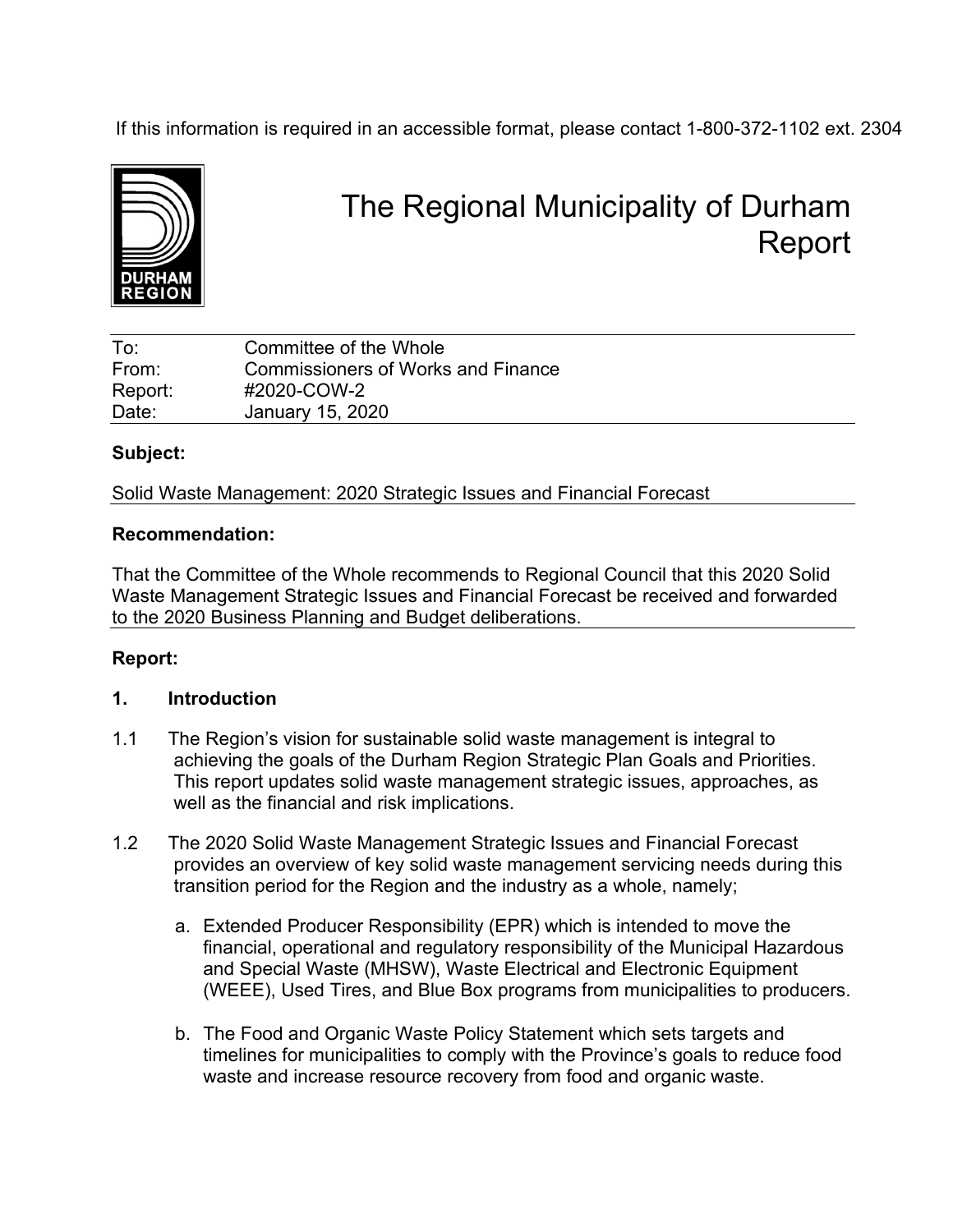## **2. Extended Producer Responsibility**

- 2.1 The Region will continue to provide collection services for Used Tires, Batteries, WEEE and MHSW under the new full EPR programs because there are limited alternate collection options for these materials available to residents.
- 2.2 The MHSW, WEEE, Used Tires and Blue Box programs have been identified for transition to full EPR over the next three years under the timelines outlined in Table 1 below.
- 2.3 Used batteries are being separated from the MHSW program and will be designated as their own Program to transition to full EPR in July 2020.

| <b>EPR Program</b>                                          | <b>Existing Program</b><br><b>End Date</b>                | <b>New Program</b><br><b>Start Date</b>                                                |  |  |  |
|-------------------------------------------------------------|-----------------------------------------------------------|----------------------------------------------------------------------------------------|--|--|--|
| <b>Used Tires</b>                                           | December 31, 2018                                         | January 1, 2019                                                                        |  |  |  |
| <b>Used Batteries</b>                                       | June 30, 2020                                             | July 1, 2020                                                                           |  |  |  |
| <b>Waste Electronics and</b><br><b>Electrical Equipment</b> | December 31, 2020                                         | <b>January 1, 2021</b>                                                                 |  |  |  |
| <b>Municipal Hazardous</b><br>and Special Waste             | June 30, 2021<br>(Stewardship Ontario<br>program only)    | July 1, 2021                                                                           |  |  |  |
| <b>Blue Box</b>                                             | December 31, 2022<br>with three-year<br>transition period | January 1, 2023 -<br>December 31, 2025,<br>depending on municipal<br>transition status |  |  |  |

#### **Table 1: EPR Transition Timing**

- 2.4 On August 15, 2019, Minister of Environment, Conservation and Parks, announced that the Blue Box program will transition to full Extended Producer Responsibility (EPR). On November 22, 2019, the Minister announced consultation on developing a Regulation under the RRCEA to be completed by the end of 2020. The aim is to transition the Blue Box program as early as January 1, 2023, with one third of Ontario municipalities transitioning annually until all municipalities are transitioned by December 31, 2025.
- 2.5 The consultation focuses on developing EPR regulations for the Blue Box program to maintain a convenient and accessible collection system, identify a standardized list of materials to be collected and set performance targets.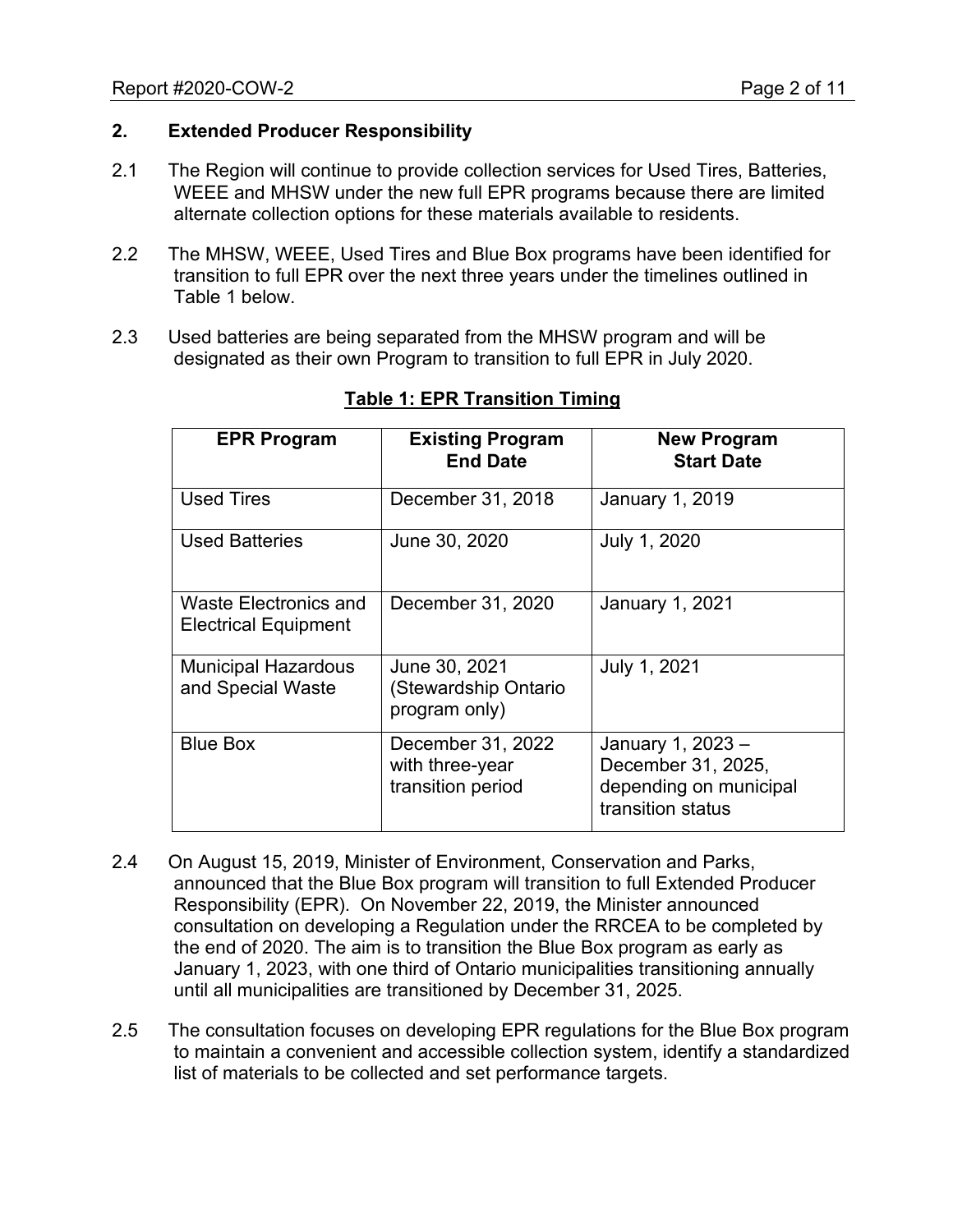- 2.6 Initial stakeholder meetings have been held, including a recent workshop on November 25, 2019 for municipalities and producers. The stakeholder consultations are being facilitated by the Province and a draft regulation is anticipated for public comment in May 2020.
- 2.7 The timelines require the transitioning municipalities to pass supporting Council resolutions no later than six months prior the start of their transition. To that end, staff will provide an update to Council in late 2021 and recommend a subsequent transition plan for Durham's Blue Box program to full EPR. Durham's Blue Box program and its associated logistics and contracts are aligned for the Region to transition on January 1, 2023. Until that time the Region will continue to receive funding from industry stewards totalling approximately 50 per cent of net Blue Box program costs.
- 2.8 The goal of EPR is to encourage producers to reduce packaging and waste by making them responsible for disposal and therefore motivated to reduce waste.

#### **3. Food and Organic Waste Policy Statement**

- 3.1 Ontario's Food and Organic Waste Policy Statement was issued on April 30, 2018 under section 11 of the RRCEA and approved through Order in Council No. 397/2018. It provides direction to provincial ministries, municipalities, industrial, commercial and institutional establishments and the waste management sector to reduce food waste and increase resource recovery from food and organic waste.
- 3.2 The Food and Organic Waste Policy Statement requires Durham to meet a performance target of 70 per cent waste reduction and resource recovery of food and organic waste generated by its single-family dwellings by 2023.
- 3.3 Multi-unit residential building owners, to which section 10 of O. Reg. 103/94 under the *Environmental Protection Act* applies (i.e. owners of buildings with six or more dwelling units), must also achieve 50 per cent waste reduction and resource recovery of food and organic waste generated within their buildings by 2025. Where the Region accepts collection responsibility at these multi-residential buildings under its Regional Waste Bylaw, the 50 per cent waste reduction and resource recovery of food and organic waste requirement will become a Regional requirement.
- 3.4 Durham's recently approved Anaerobic Digestion with Mixed Waste Pre-Sorting initiative satisfies the Policy Statement. Section 4.1.i of the Policy Statement states, "In addition to curbside collection of source separated food and organic waste, other collection methods, such as directing disposal streams to mixed waste processing, may be used to support collection of additional food and organic waste." (Policy Statement, page 16).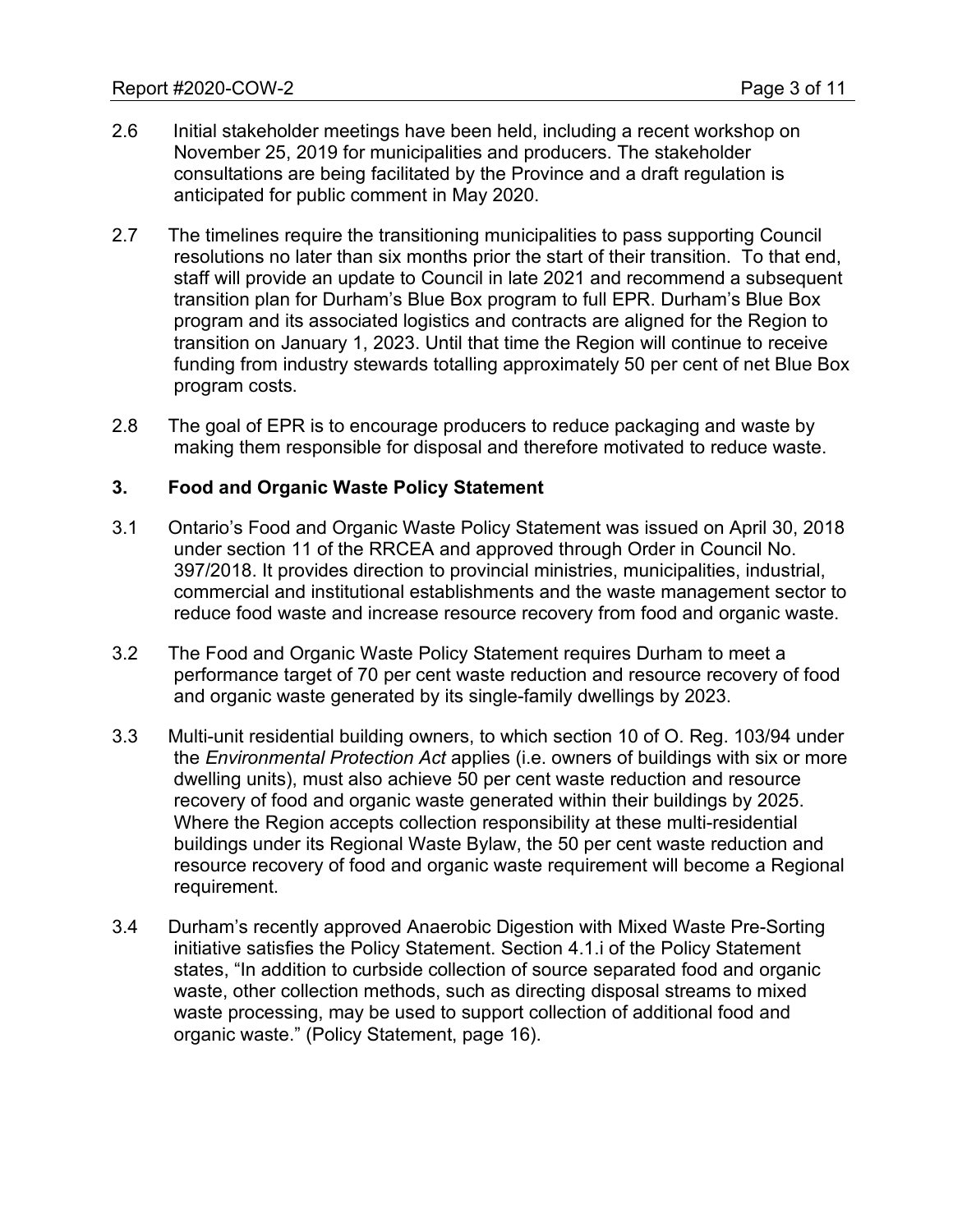#### **4. Long Term Waste Management Plan**

- 4.1 For the past 20 years, the Region's waste management priorities have been guided by its 2000 to 2020 Long-Term Waste Management Strategy Plan and the goal to divert 50 per cent of waste from disposal.
- 4.2 The 2021 to 2040 Long-Term Waste Management Plan will be guided by the following principles, as identified and consistent with the 2019 Solid Waste Management Servicing and Financing Study (2019-COW-03):
	- a) Working with rapid and diverse population growth to ensure community vitality and innovate how the Region delivers cost effective waste management services to its communities.
	- b) Working in collaboration with producers and importers of designated products and packaging under "Extended Producer Responsibility" regulations and strategies to transition the full costs for managing these materials from municipalities to producers and importers.
	- c) Applying innovative approaches to repurposing the Region's waste streams and managing them as resources in a circular economy and developing local opportunities that contribute toward ensuring the Region's economic prosperity.
	- d) Demonstrating leadership in sustainability to address the climate crisis by adopting new or adjusting existing waste management programs and technologies and green energy solutions to reduce greenhouse gas emissions.
- 4.3 Consultation for the Long-Term Waste Management Plan will commence in Spring 2020 with stakeholders including Regional inter-departmental staff, local municipalities, advisory committees and other interested groups, and residents.

## **5. Technology and Innovation**

- 5.1 Durham York Energy Centre (DYEC)
- 5.1.1 The process to amend the DYEC's permitted processing capacity under the Environmental Compliance Approval (ECA) from the current 140,000 tonnes per year to 160,000 tonnes per year using existing facility equipment, is anticipated to be completed in 2020. This change will increase operating efficiency and provide an immediate increase to interim capacity which will reduce the amount of waste that must by-pass the facility and be sent directly to landfill.
- 5.1.2 The MECP has confirmed that it will consider Durham's request to amend the DYEC's permitted annual capacity to 160,000 tonnes per year if the Region also identifies its longer-term capacity needs. Following Council approval in 2019, staff has initiated the process to draft a Terms of Reference document for a future Environmental Assessment process to support an eventual physical expansion of the DYEC to 250,000 tonnes per year.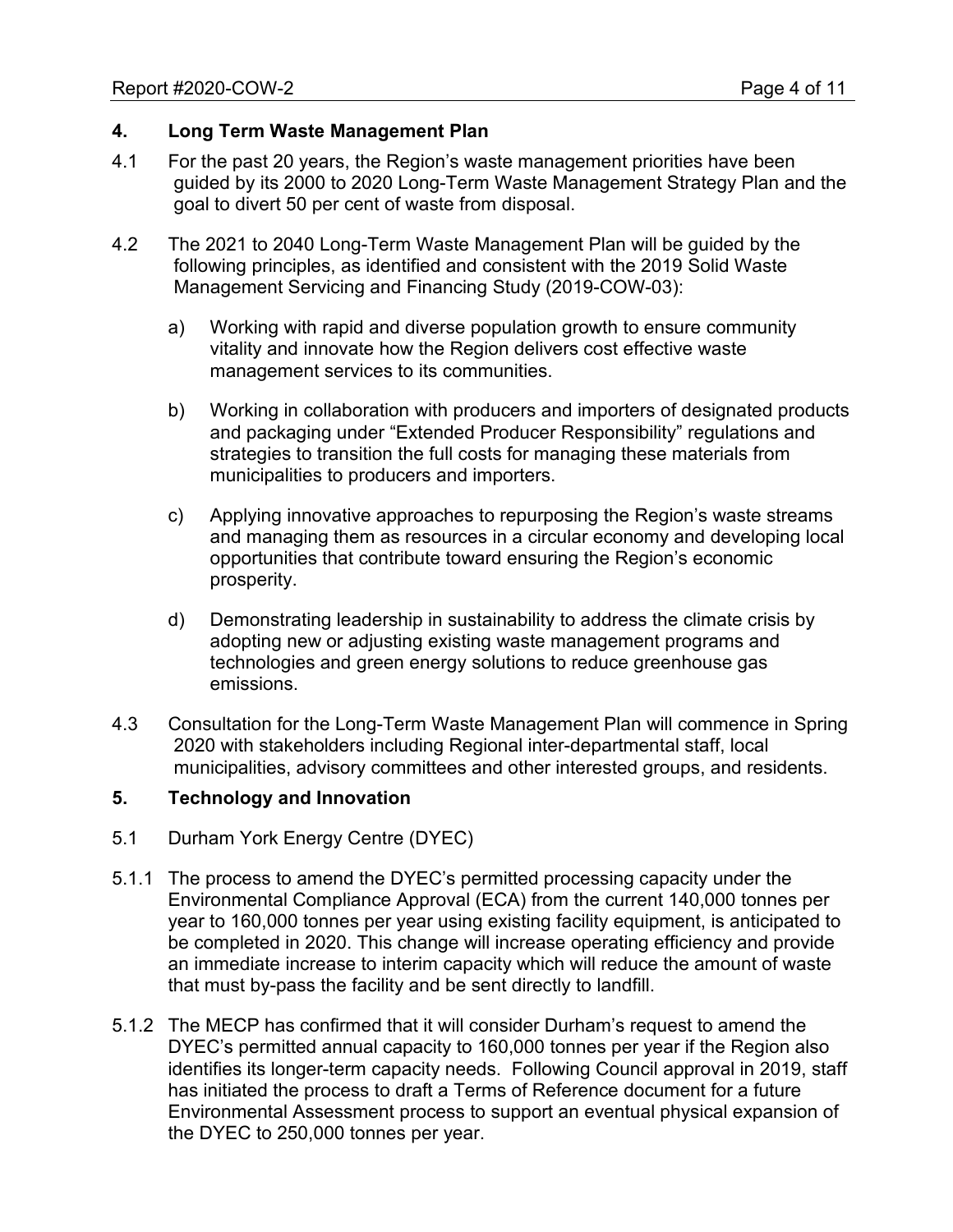## 5.2 Closed Landfills

- 5.2.1 The Region's closed landfill sites contribute to greenhouse gas emissions due to methane gas generation. Solutions such as landfill mining and aerobic stabilization projects continue to be evaluated. Lessons learned from the 2019 Blackstock landfill mining project are being used for investigative work on a landfill mining project at the Region's Scott landfill in the Township of Uxbridge.
- 5.3 Organics Management Solution
- 5.3.1 Staff continues to work toward anerobic digestion (AD) and waste pre-sort facilities as per the Council approved direction for the Region's long-term organics management solution. The pre-sort facility will accept all the residual garbage from Durham's single-family residences and multi residential properties and then separate out the recyclables and organics from the garbage. The recyclables will be sent to market while the sorted organics will be processed by the AD facility along with Green Bin organics and converted into energy and fertilizer. The remaining residue waste will be processed at the DYEC.

#### **6. Waste Management Facilities (WMFs)**

- 6.1 Growth will continue to drive the number of residents using the Region's waste management facilities and define their service levels. Legislative changes related to EPR programs will need to be considered. Good planning will ensure existing and proposed facilities remain adequate and efficient at managing the projected demand, as well as ensuring the available programs match users' needs.
- 6.2 The Oshawa WMF remains the Region's busiest of the Region's three WMFs with up to 1,600 visits daily during peak times. This number is anticipated to increase because of continued development, particularly in Oshawa and Whitby. The facility was not designed to handle this high usage which often results in substantial challenges to traffic queuing and onsite traffic management during peak periods. Regional staff are evaluating the site to determine if it can continue to provide the level of service needed to meet user requirements.
- 6.3 Residents continue seeking enhanced convenient opportunities to reduce waste as environmental awareness and concern for waste management grows. To this end, staff continues to investigate opportunities for eco-station facilities (i.e. recycling drop-off, reuse programs, repair centre, etc. without garbage drop-off) throughout the Region to improve service delivery and increase opportunities for residents to drop off materials that are not collected curbside.

## **7. Strategic Issues and Forecast**

- 7.1 Regional Growth
- 7.1.1 Durham Region is one of the fastest growing municipalities in North America with its population expected to grow to 1.2 million by 2041 from an estimated 691,585 people at year-end 2018. Rapid, diverse population growth and urban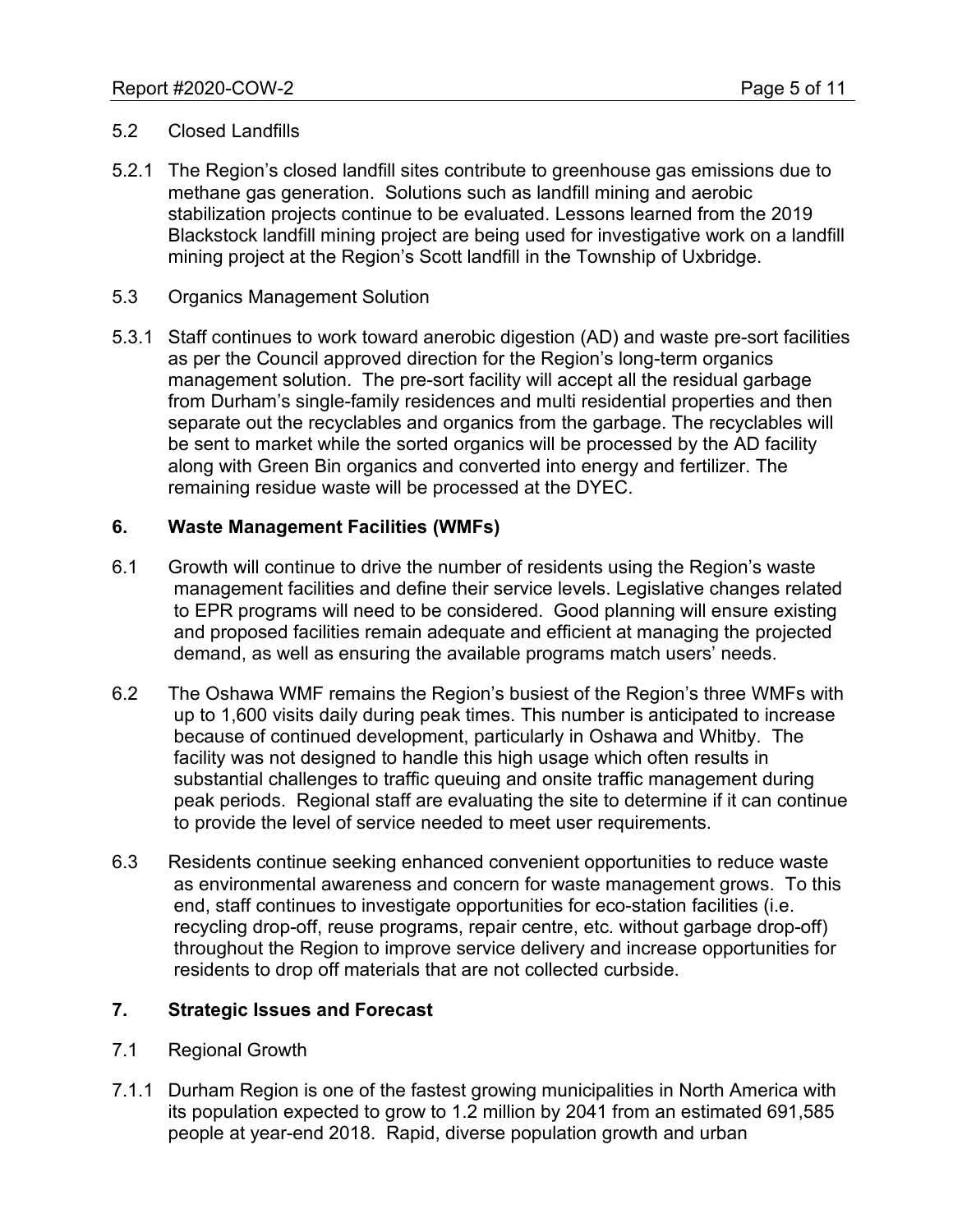intensification will impact the Region's future service delivery models and the amount of waste the Region will manage.

- 7.2 Changing Collections to Enhance Diversion
- 7.2.1 The increase in multi-residential and high-density developments in Durham has resulted in the need for staff to consider specialized services to address municipal waste collection. The recently approved mixed waste pre-sorting system will allow for the diversion of organic materials generated by the Region's multi-residential sector, which is not captured by the Green Bin program.
- 7.2.2 Staff is building on direction from report #2018-COW-144 "Service Delivery Options for New Developments Accessed by Private Roads that Do Not Meet Design Standards for Municipal Waste Management Services" to consult with area municipalities, developers and service providers to investigate alternate waste collection methods in new residential developments and will report back to Council with an update in 2020.
- 7.3 Modernizing Promotion and Education
- 7.3.1 Modernizing the way promotion and education is delivered will ensure messaging is effective, accessible and multi-lingual. Tools will include the development of themed videos, an online resource library and a waste fair to engage the community and encourage innovation to solve local waste management issues.
- 7.3.2 School education programing will use modern technologies to deliver waste management messaging. Recent engagement with school boards strongly supports utilizing technology platforms for 'live' interactive sessions (e.g. Skype, Zoom or social media) and online video lessons. Over 90 per cent of secondary schools have expressed an interested in educational tours of the DYEC.
- 7.3.3 Public engagement will support the development of the Long-Term Waste Management Plan. It will also help staff determine how best to address future waste management needs through traditional methods and non-traditional methods such as 'pop-up' community displays, online surveys and videos.

## **8. Financial and Risk Implications**

- 8.1 The Solid Waste Management Budget represents approximately seven per cent of the Region's \$1.2 billion gross property tax supported budget at approximately \$82 million. The 2019 costs for solid waste management services were funded by approximately \$49 million in property taxes and through other non-property tax funding sources, which included:
	- a) Service and user fees, including waste management facility (WMF) fees at Brock, Scugog and Oshawa, curbside garbage bag tag fees, and local municipal waste service recoveries;
	- b) Industry Steward cost sharing payments (e.g. fund approximately 50 per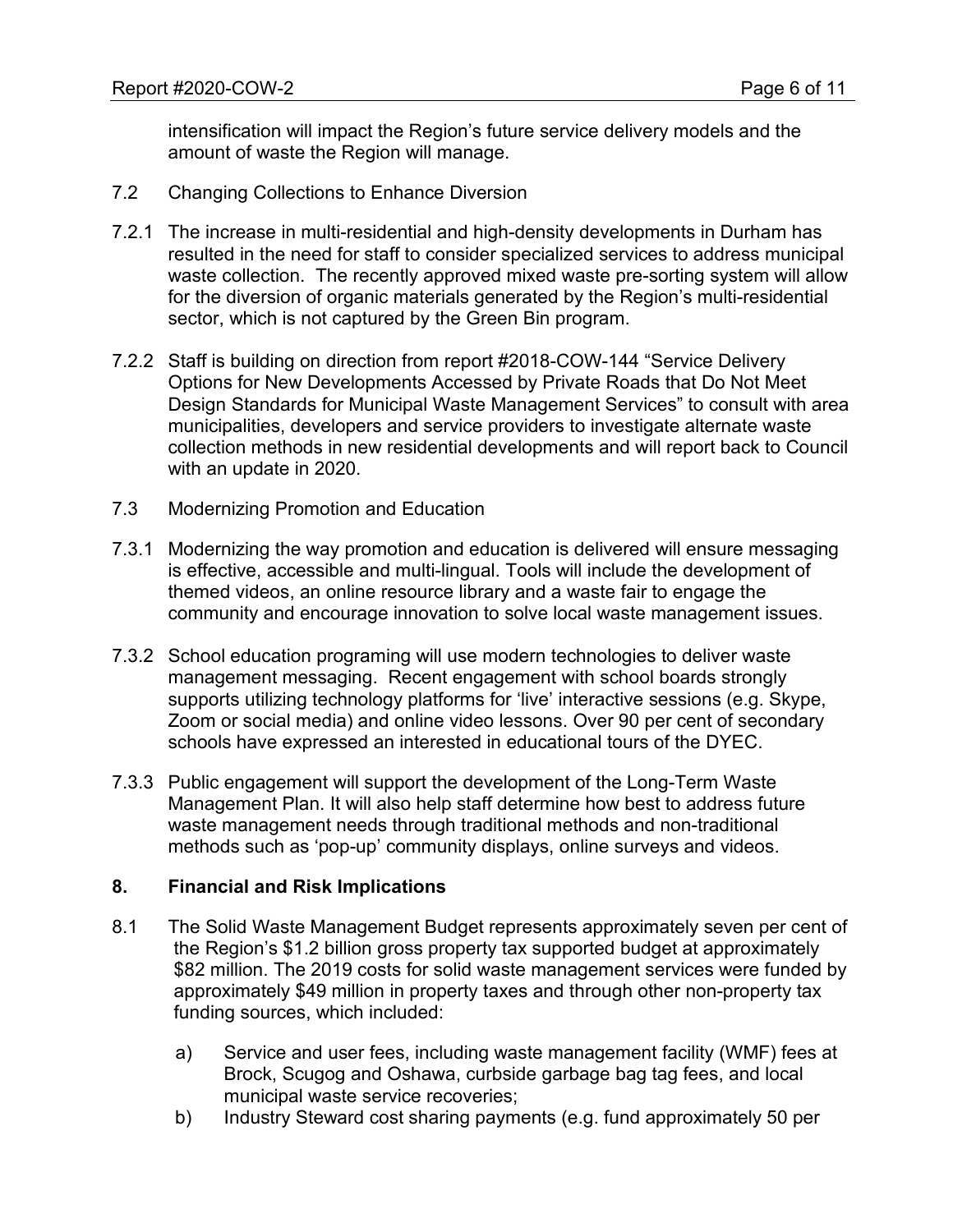cent of net Blue Box program costs);

- c) Revenues from the marketing of recycling materials; and,
- d) DYEC revenues and recoveries, including federal gas tax financing of debt service costs, recoveries from York Region and power revenues and metals recoveries generated through waste processing.
- 8.2 The property tax funded portion of solid waste management services were delivered in 2019 at a Regional average property tax cost of approximately \$16 per month based on an average single detached home in Durham Region (assumes a current value assessment of \$454,000 and an annual Regional tax bill of \$2,731).
- 8.3 Solid waste management faces substantial capital and related operational expenditure pressures to 2029 related to growth, urban intensification and the Region's response to a significantly altered regulatory/funding framework and food and organic waste policy, as noted in previous sections.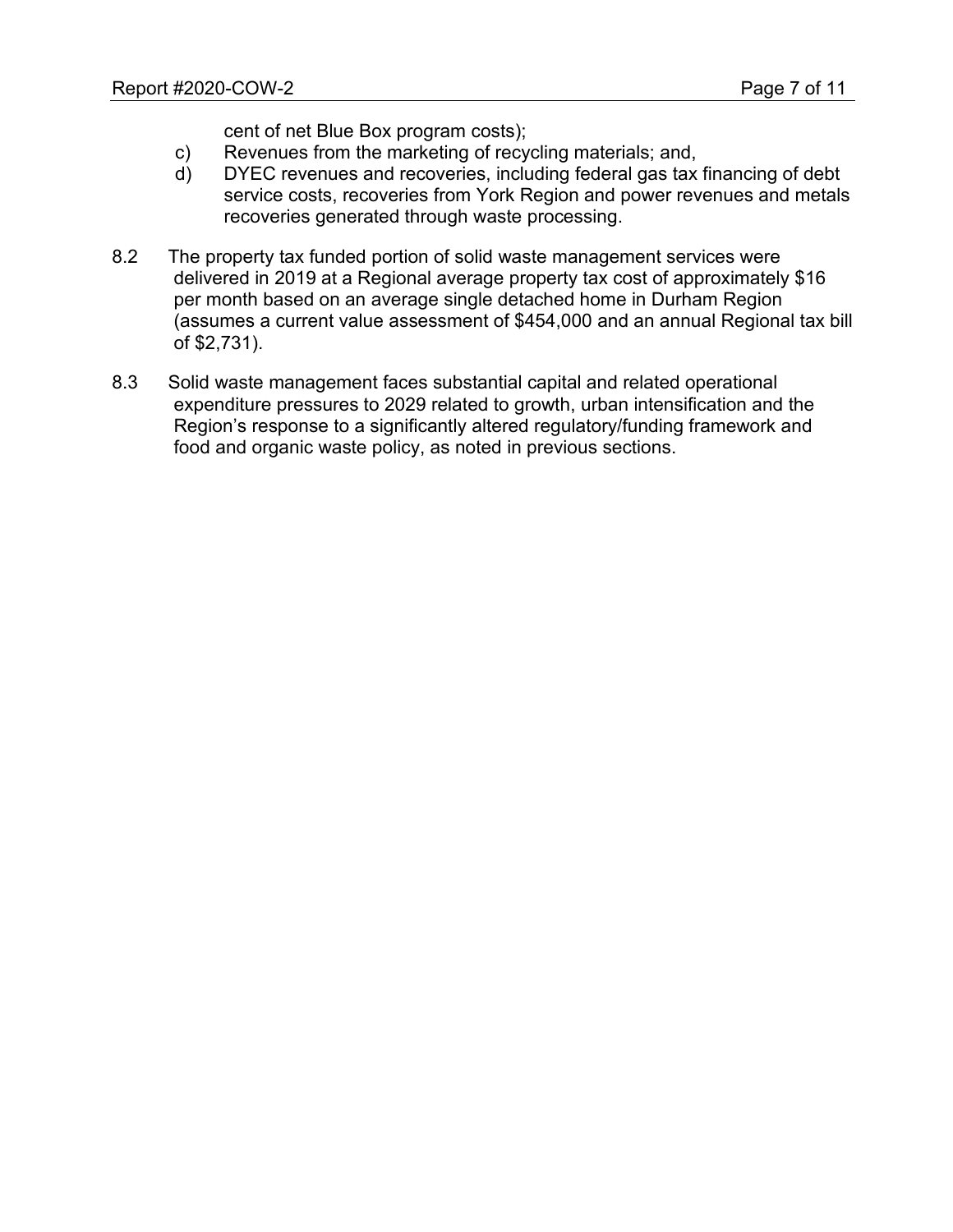# **Solid Waste Preliminary Capital Programming and Preliminary Financing**

8.4 Table 2 below provides the 2019 approved budget, 2020 recommended budget and 2021 to 2029 forecast capital and financing for solid waste management services. Both are subject to change based on ongoing studies, continuing project design and development processes and potential for additional efficiencies, enhancements and partnerships.

#### **Table 2 Solid Waste Management Services Preliminary Capital Program and Financing**

|                                                           | Approved | Rec.    | Forecast |       |       |       |         |              |
|-----------------------------------------------------------|----------|---------|----------|-------|-------|-------|---------|--------------|
|                                                           |          |         |          |       |       |       | 2025 to | 2020 to 2029 |
| Capital Requirements (\$ 000's)                           | 2019     | 2020    | 2021     | 2022  | 2023  | 2024  | 2029    | Total        |
|                                                           |          |         |          |       |       |       |         |              |
| Landfill Remediation / Reclamation                        | 253      | 60      | 4,225    | 1,845 | 1,360 | 220   | 4,350   | 12,060       |
| Long-term Organics Management Plan                        |          | 163,500 |          |       |       |       |         | 163,500      |
| Durham / York Energy Centre                               | 60       |         | 100      | 900   |       |       | 210,000 | 211,000      |
| Modifications and / or New Waste Management Facilities    |          |         | 2,600    | 3,153 | 500   | 1,100 | 3,152   | 10,505       |
| Seaton Waste Management Facility - Pickering              |          |         | 8,500    |       |       |       |         | 8,500        |
| New Clarington MHSW Facility                              | 160      |         |          |       |       |       |         |              |
| Upgrades of Equipment at Material Recovery Facility (MRF) | 1,130    |         | 660      | 260   |       |       |         | 920          |
| Long Term Waste Management Plan                           | 200      |         | 300      |       |       |       |         | 300          |
| Total                                                     | 1,803    | 163,560 | 16,385   | 6,158 | 1,860 | 1,320 | 217,502 | 406,785      |
|                                                           |          |         |          |       |       |       |         |              |
| Financing (\$ 000's)                                      |          |         |          |       |       |       |         |              |
| Solid Waste Reserve                                       |          | 31,883  | 9,202    | 3,863 |       |       | 41,565  | 86,512       |
| Other                                                     |          |         | 5,000    |       |       |       |         | 5,000        |
| <b>Grant Contribution</b>                                 |          |         |          |       |       |       |         |              |
| <b>Debentures</b>                                         |          | 129,800 |          |       |       |       | 161,000 | 290,800      |
| <b>Property Taxes</b>                                     | 1,803    | 1,878   | 2,184    | 2,295 | 1,860 | 1,320 | 14,937  | 24,473       |
| Total                                                     | 1,803    | 163,560 | 16,385   | 6,158 | 1,860 | 1,320 | 217,502 | 406,785      |

#### **Notes:**

- i.Debenture financing and application of the reserve funds are subject to Council approval.
- ii.Other financing of \$5.0 million in 2021 is for the Seaton Waste Management Facility and consists of funds received under the Seaton Phase 1 Front-ending Agreement.
- iii.Subject to change in subsequent Strategic Issues and Financial Forecast Reports.
- 8.5 The current capital forecast requires approximately \$406.8 million in capital investments over the next 10 years. Including operations, maintenance and staffing, the capital program is associated with a potential increase in annual operations costs that by 2023 could surpass \$20 million, including new processing fees, additional facilities operations and maintenance, and enhanced programs/services staffing.
- 8.6 The preliminary capital projections are related primarily to a projected increase in required processing capacity at the Durham York Energy Centre (DYEC), currently estimated at \$210 million in 2029 (consistent timeframe as discussed with MECP), as well as construction of the Council-approved transfer, pre-sort and AD facility (total project estimated at \$163.5 million).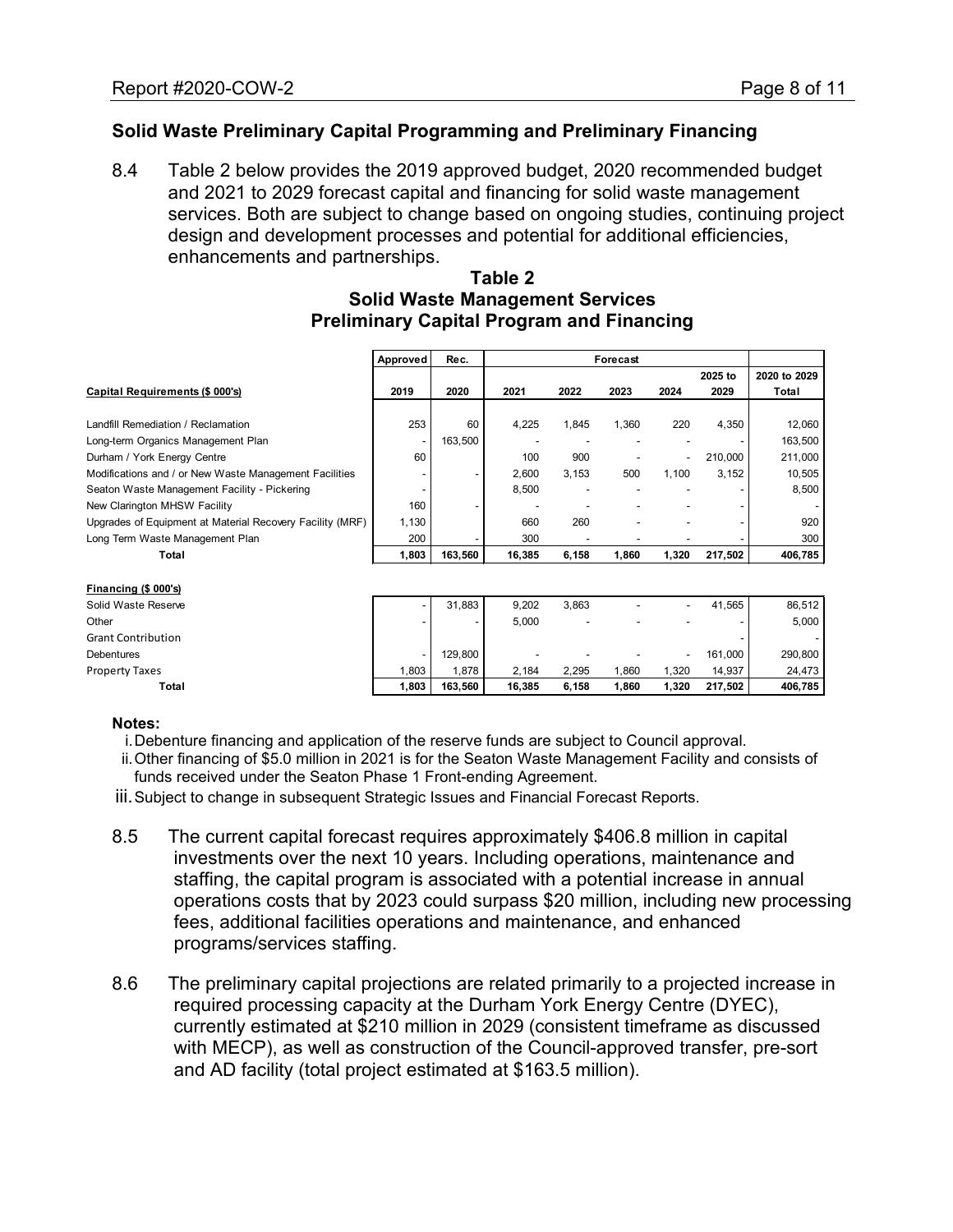- 8.7 Other projected capital expenditures include landfill remediation and reclamation/ mining projects (\$12.1 million); waste management facility expansions (e.g. Seaton \$8.5 million), facility optimizations (\$10.5 million) and major equipment replacements (e.g. \$0.9 million of equipment at the MRF).
- 8.8 Capital forecast refinements will continue as ongoing studies, decisions, processes and partnerships are developed and as the Region's new Long-Term Waste Plan (\$0.3 million in 2021) is completed in consultation with the community. The Long-Term Waste Management Plan will drive future waste management operating and capital budgets.
- 8.9 There are years where expenditures spike due to large expansion projects which will require debenture financing. Application of the solid waste reserve and other financing will be used to mitigate the debenture requirements over the capital forecast, avoiding interest costs. A review of the timing of these projects and use of reserve funds and debenture financing will be conducted on an annual basis as part of long-term financial planning and development of sustainable financing strategies.

#### **Solid Waste Development Charge for Waste Diversion/Growth**

8.10 As approved by Regional Council in November 2019 (Report #2019-F-41), staff is proceeding with the implementation of a new Development Charge (DC) By-law for waste diversion services. Implementation of a DC for waste diversion services will provide DC funding for growth-related capital costs related only to waste diversion. It is anticipated that a share of the capital costs related to the long-term organics' management plan (e.g. the pre-sort/anaerobic digestion project) and waste diversion related collection operations will be eligible for DC funding. This source of financing will be identified in future reporting. It is important to note that funding for waste diversion services through DCs is capped through DC legislation at the ten-year historic service level. Funding is also limited to the portion related only to new growth. The costs of waste diversion eligible for DC funding will be determined through the DC background study being undertaken in 2020.

#### **Asset Management Planning**

- 8.11 The Region owns seven waste management facilities with an estimated replacement cost at year-end 2018 totaling approximately \$254 million. These facilities were given overall condition ratings of "Fair" to" Very Good" at year-end 2018, based on the most recent condition assessments of building structures.
- 8.12 However, processing equipment and rolling stock requirements are increasing due to normal replacement and maintenance requirements and have a shorter lifecycle compared to building structures. The MRF processing equipment, for example, is approaching its lifecycle of 15 years and deficiencies are identified. Based on staff investigations and considering the timing of the Blue Box transition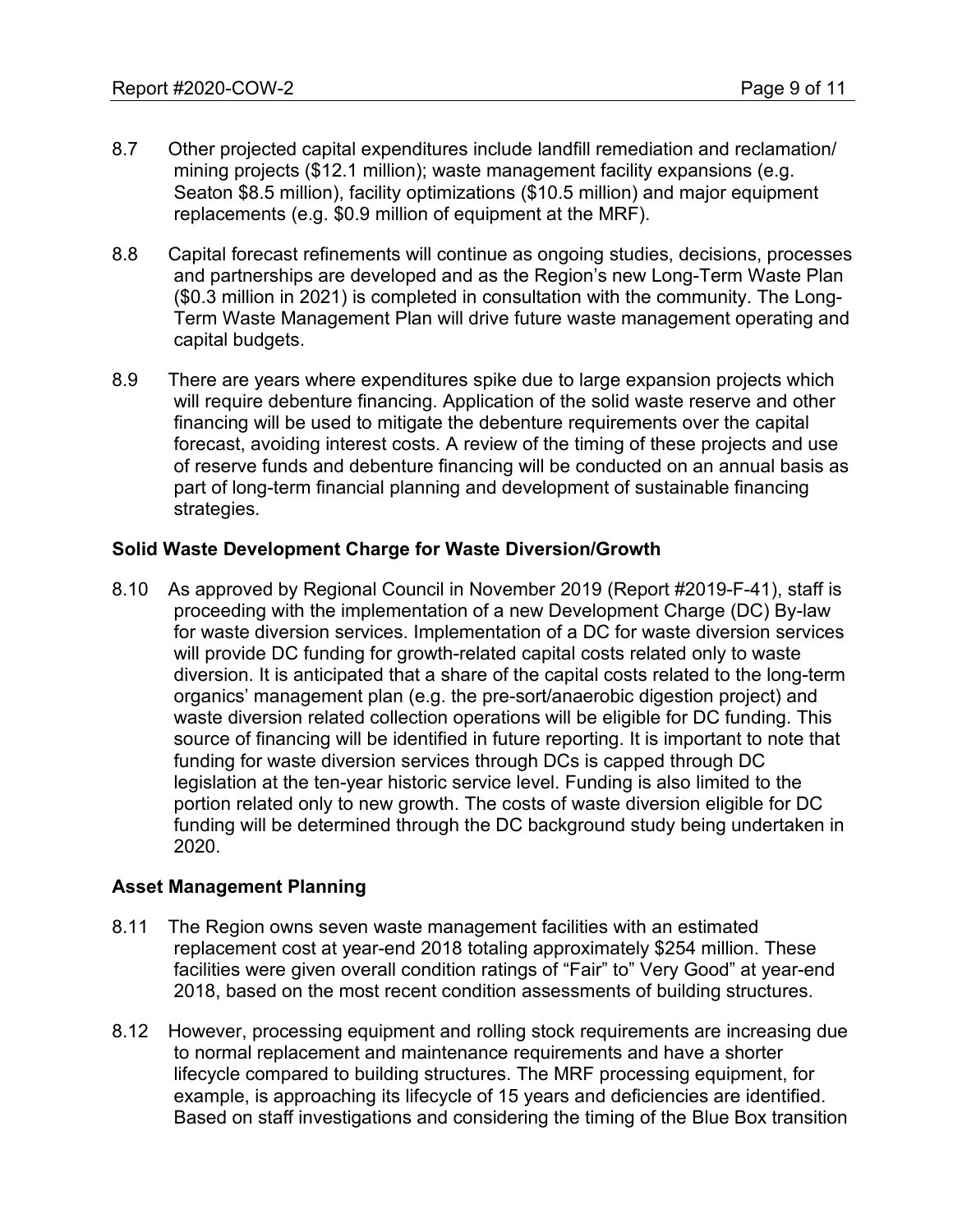to EPR, the capital forecast includes investment in 2021, although it is anticipated that further investment may be required prior to transition of the Blue Box program (estimated at \$0.66 million in 2021 and \$0.26 in 2022). These investments are required to continue processing recyclable materials until the EPR transition occurs. In addition, ongoing smaller-scale tangible capital assets (TCA) are anticipated in 2020 to include equipment replacements (e.g. roll off bins), facility and site maintenance and repairs and will come forward within the 2020 Solid Waste Management Business Plan and Budget.

# **Long-term Financial Planning**

- 8.13 Financial risks and uncertainties are monitored continuously to ensure effective risk mitigation planning and long-term financial sustainability as well as timely reporting to Regional Council. Risks and uncertainties in solid waste management services result from many factors, including many beyond the Region's control. Examples include:
	- a) Household growth rates and related fluctuations in tonnages managed, collection stop counts;
	- b) Contractual escalation which is based on changes in macro-economic indicators and Statistics Canada Benchmarks;
	- c) Shifts in waste tonnages, volume and/or composition related to changing Regional programs and the private sector response to provincial EPR programs (e.g. light weighting of packaging, regulated waste reductions, impacts from private retail-return programs etc.);
	- d) Revenues, including those from user fees; recyclable materials' commodity pricing; and EPR programs, including Blue Box, Tires, WEEE and MHSW;
	- e) Potential for increased municipal capital, operating and contractual costs to comply with new recycling and organics frameworks;
	- f) Currently unknown costs related to the EPR transition, including potential additional costs at the Region's Materials Recovery Facility should the process be delayed, or capital investments not be fully recoverable (i.e. stranded assets);
	- g) DYEC emission compliance cost risks related to the potential for changing emission standards and facility biomass changes over time; and,
	- h) Ongoing commodity market fluctuations for diverted products.

# **Problematic Commodity Markets**

8.14 Municipalities, including the Region, continue to experience revenue impacts and, in the case of mixed paper and mixed glass materials, increasing net costs to continue to ensure the diversion and recycling of these materials. Solid waste management staff work closely with municipalities, contractors and other stakeholders to identify alternative markets and/or alternative uses for recycling materials and to minimize the negative impacts from the global economy. Total diversion materials' revenues in 2018 were \$4.6 million and will fall to an estimated \$3.7 million for full-year 2019.